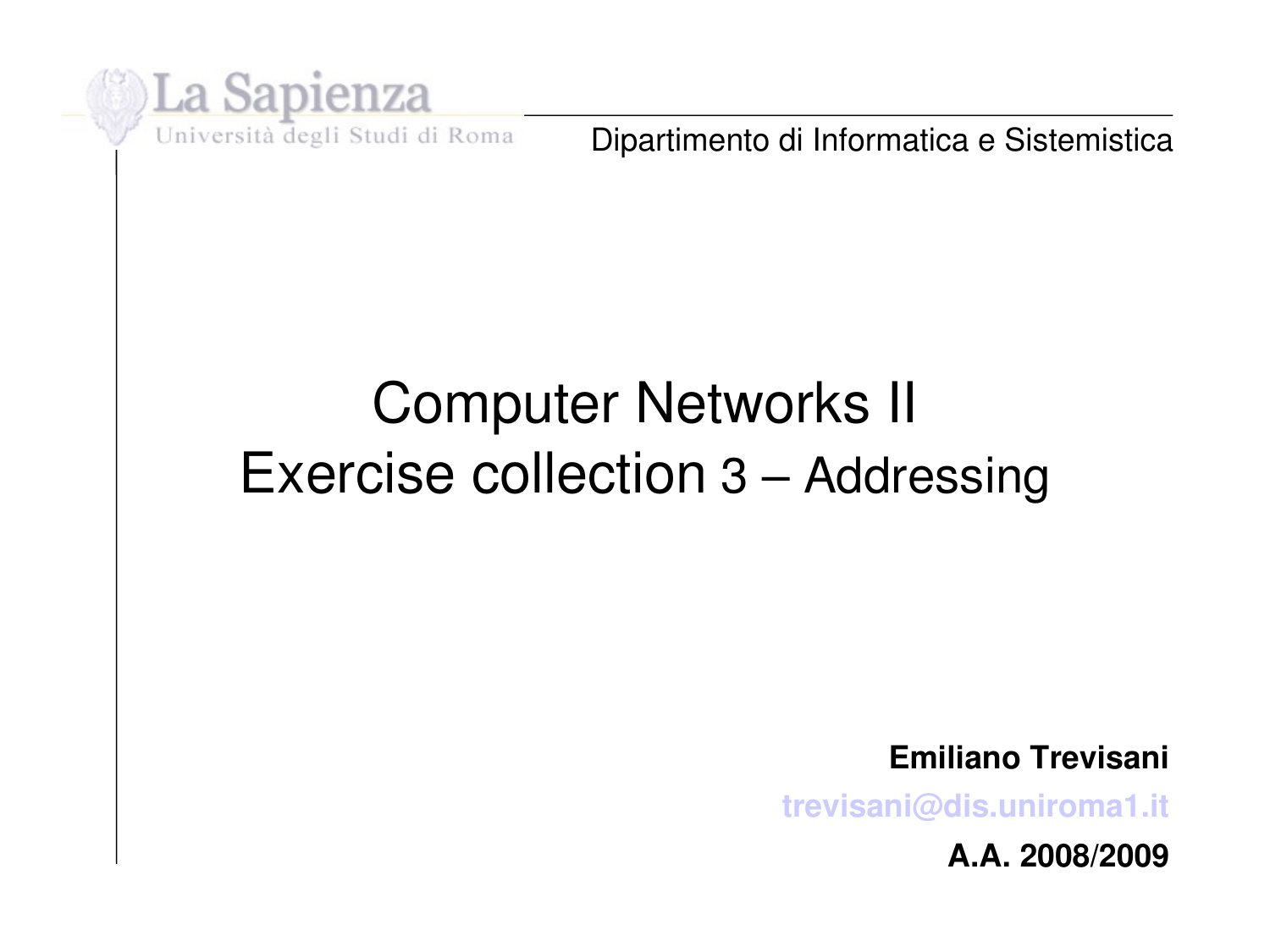## **Addressing scheme**

- $\Box$  Two-level address structure enough at the start of Internet
- $\Box$  Third hierarchy level added in 1984
	- **Subnet level**
	- Use subset Host\_Id to encode Subnet\_Id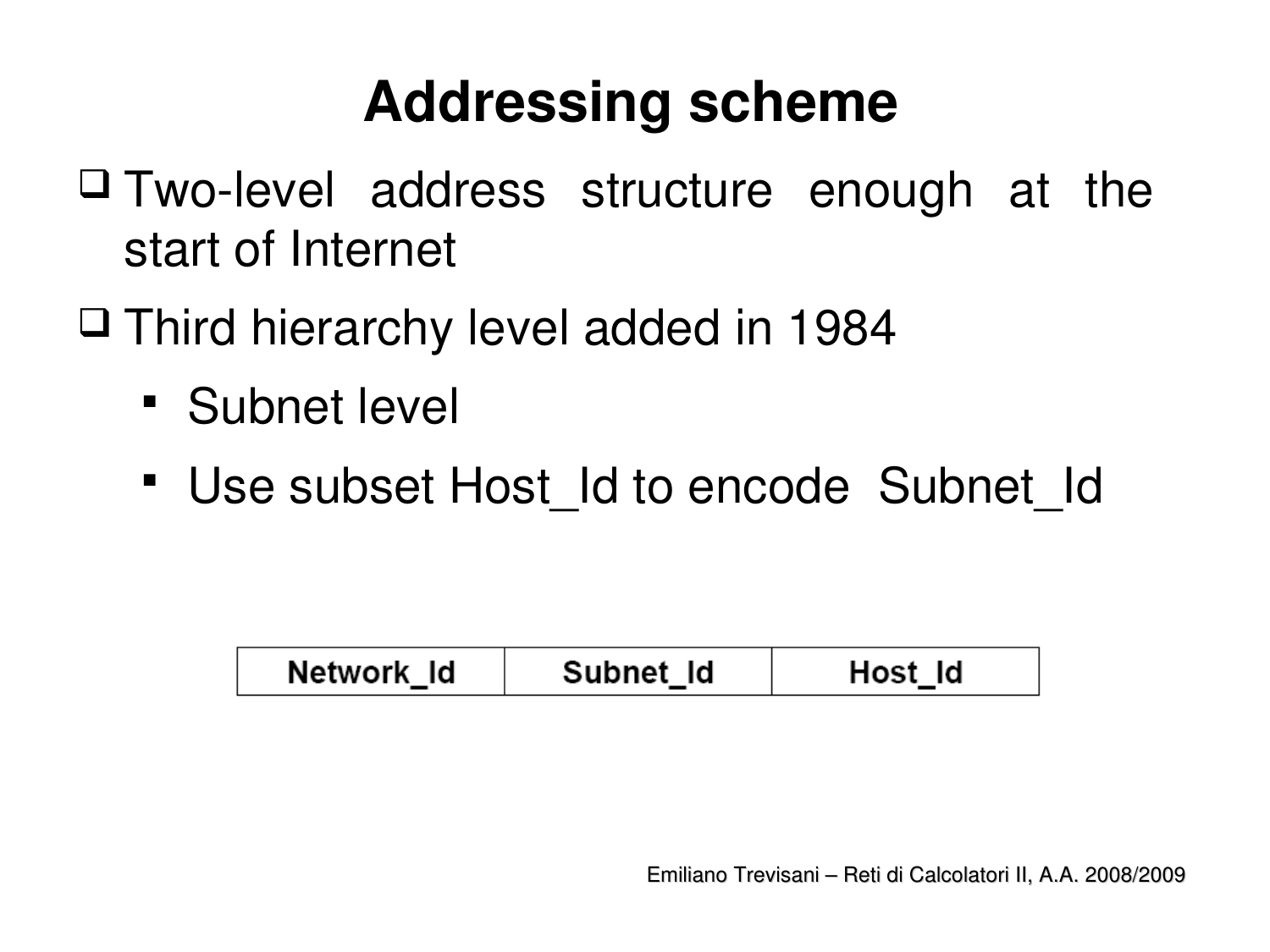# **Addressing scheme**

**Subnet\_Id** identified by "**Subnet Mask**"

 $\Box$  Subnet Mask: 32 bits word where:

- Bits set to "1" identify positions of Net\_Id and Subnet Id bits
- **Bits set to "0" identify positions of Host Id bits**

**Subnet\_Id** only has a meaning at the router to which

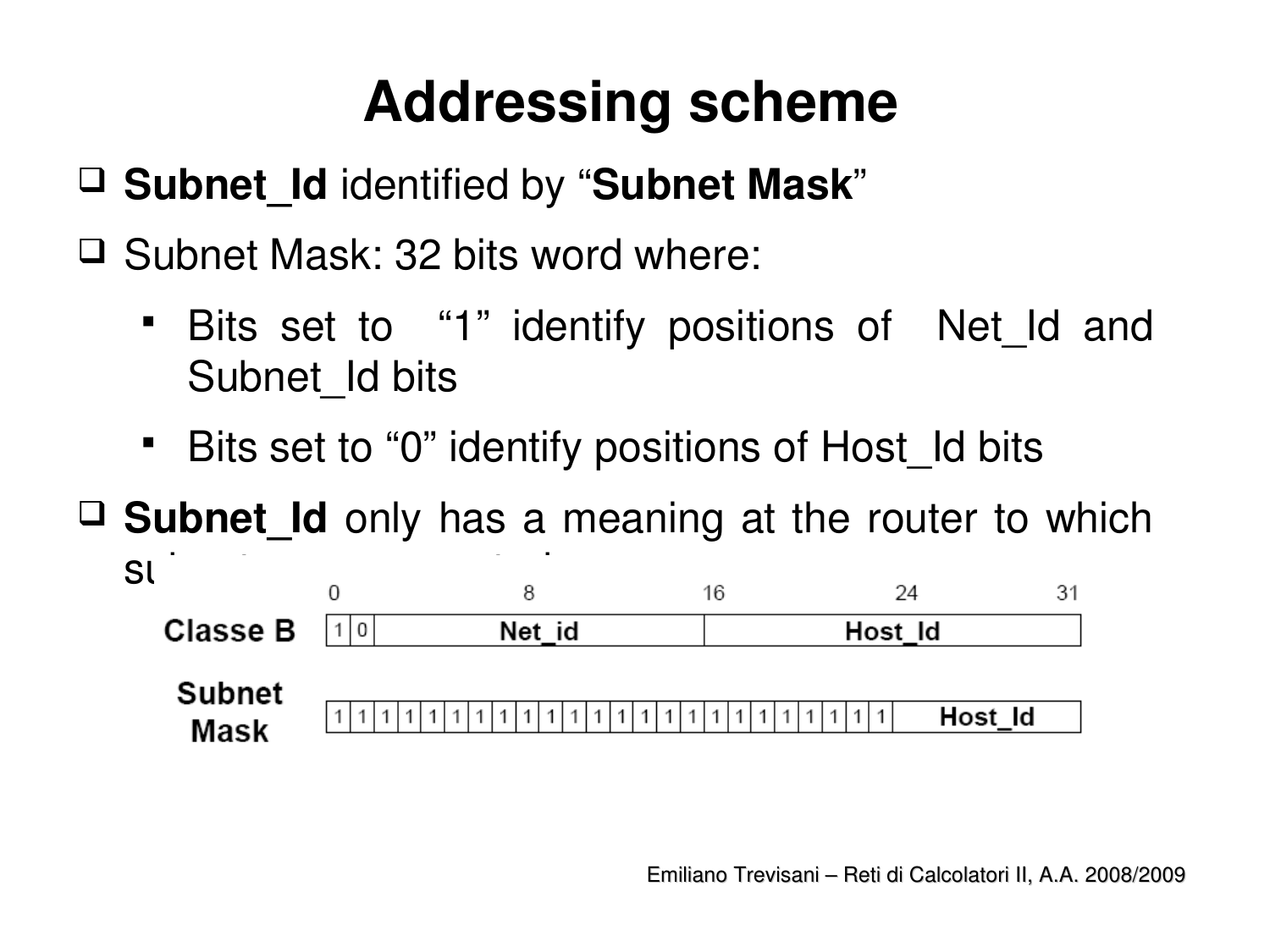### **Static subnetting**

- All subnets of a network have same mask
- Example:



> numero massimo di sottoreti possibili =  $2^{18}$  - 2 = 226.143

> numero massimo di host per sottorete =  $2^6 - 2 = 62$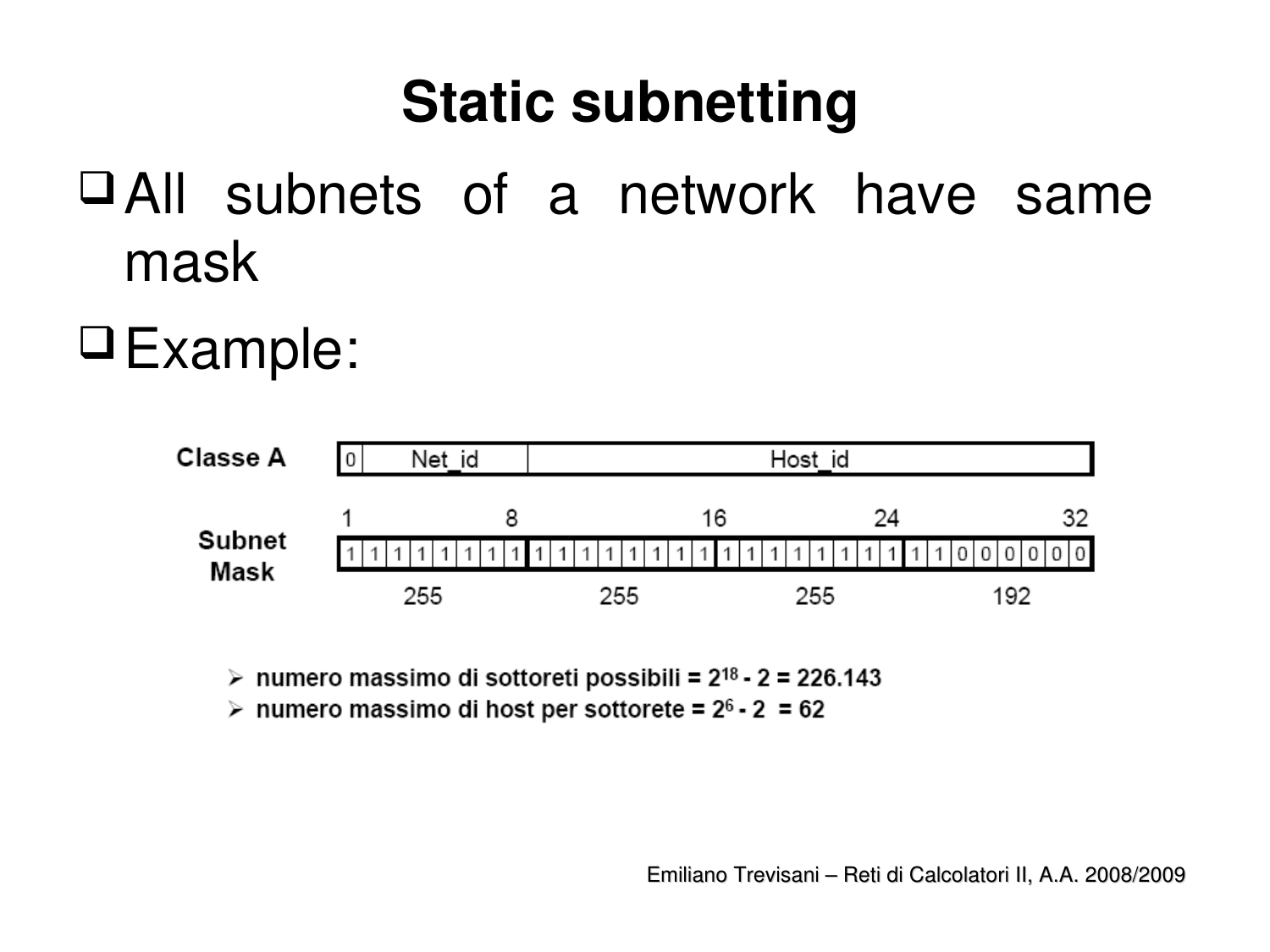## **Variable length subnetting**

 $\Box$  Subnets may use different subnet masks

 **Allows definition of subnets of variable size** 



- 5 subnets
	- o Subnet A, Subnet B, Subnet C: 50 hosts
	- o Subnet D, Subnet E: 30 hosts
- **-** Subnetting
	- $\circ$  4 subnets each with 64 hosts (Host id: 6 bits) (subnet mask 255.255.255.192)
	- Emiliano Trevisani Reti di Calcolatori II, A.A. 2008/2009 o 1 subnet split into 2 further subnets with 32 host each (Host\_id: 5 bits, subnet mask 255.255.255.224)

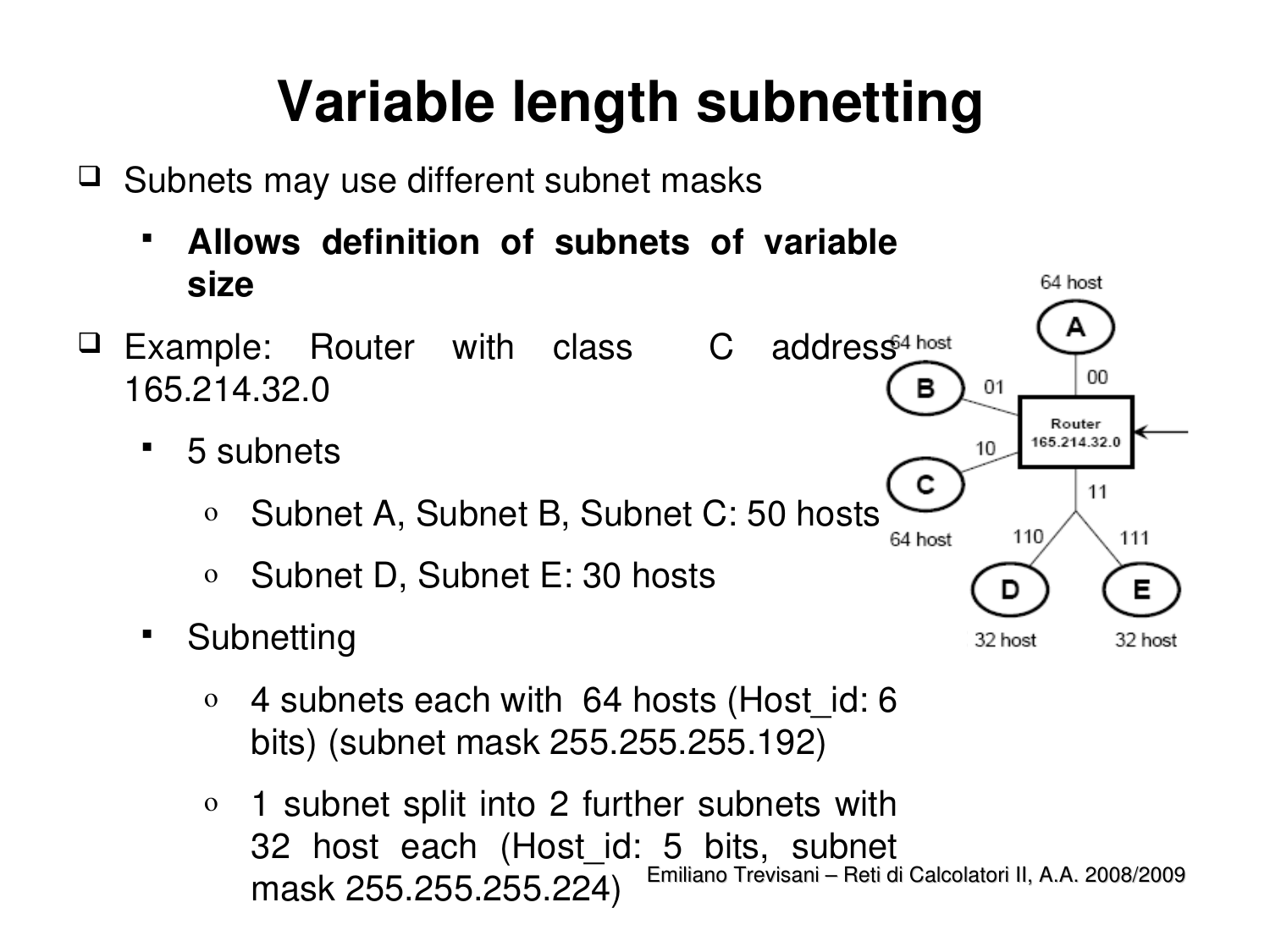### **Private addressing**

- $\Box$  The Internet Assigned Number Authority (IANA) has reserved the following three blocks of the IP address space for private internets [RFC 1918]
	- 10.0.0.0 ÷ 10.255.255.255 [**10/8 prefix**]
	- 172.16.0.0 ÷ 172.31.255.255 [**172.16/12 prefix**]
	- 192.168.0.0 ÷ 192.168.255.255 [**192.168/16 prefix**]
- □ In pre-CIDR notation:
	- The first block is a single class A network number
	- The second block is a set of 16 contiguous class B network numbers
	- The third block is a set of 256 contiguous class C network numbers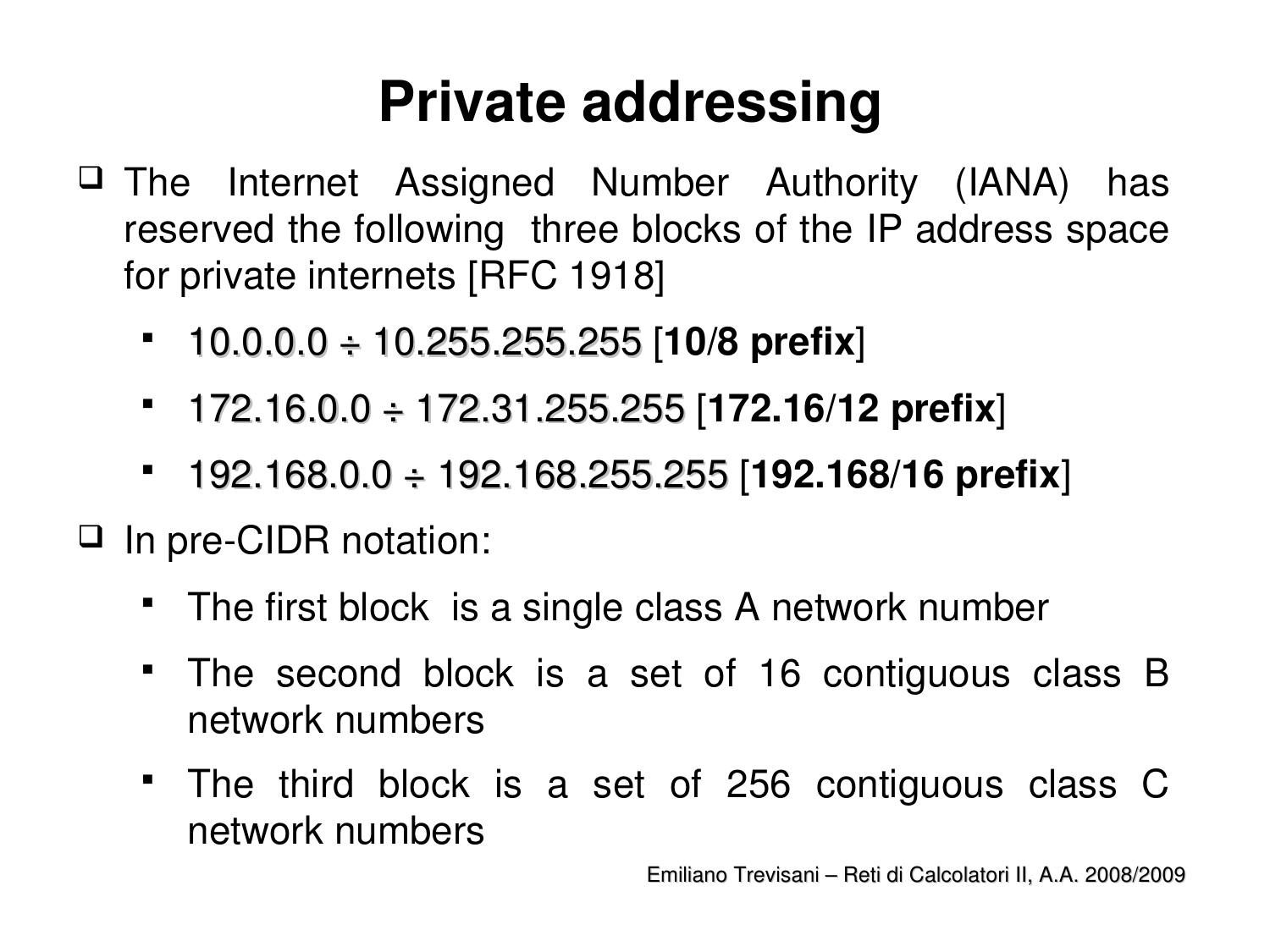### **Subnetting**



I valori possibili nei 4 byte che costituiscono la netmask sono:

| 128 | 1000      | 0000      |
|-----|-----------|-----------|
| 192 | 1100      | 0000      |
| 224 | 1110      | 0000      |
| 240 | 1111      | 0000      |
| 248 | 1111      | 1000      |
| 252 | 1111 1100 |           |
| 254 | 1111      | 1110      |
| 255 |           | 1111 1111 |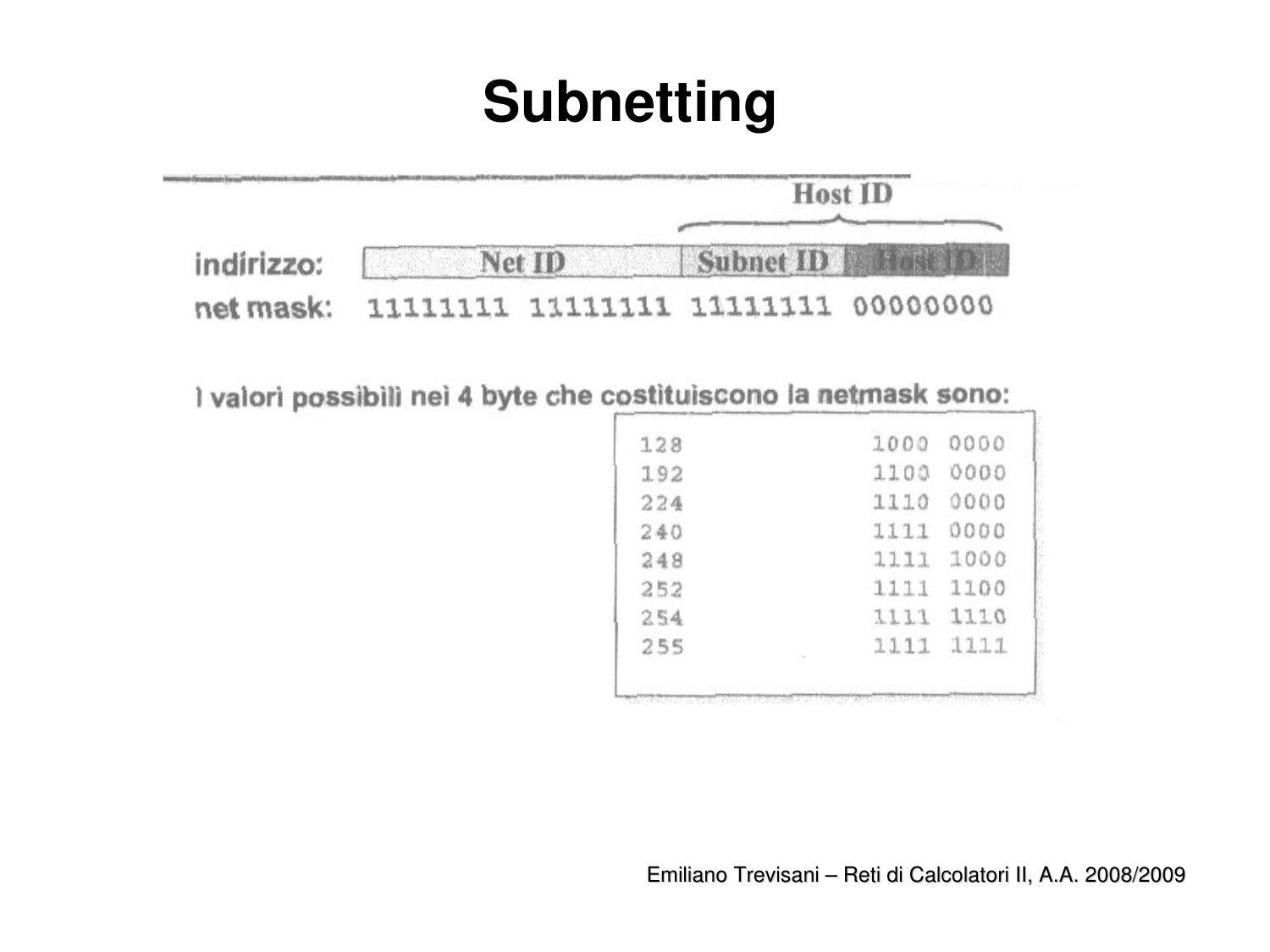### **Quiz 1**

- □ Consider an IP network with 25 nodes [hosts and/or routers]
	- a. Compute the maximum length subnet mask that allows managing the network
	- b. Assign IP addresses to the nodes addresses in the C class block 193.212.100.0 [255.255.255.0]

subnet-mask: 255.255.255.224



#### **Addresses from 192.212.100.1 to 193.212.100.30**

[30 available addresses; 193.212.100.31 is subnets' broadcast address]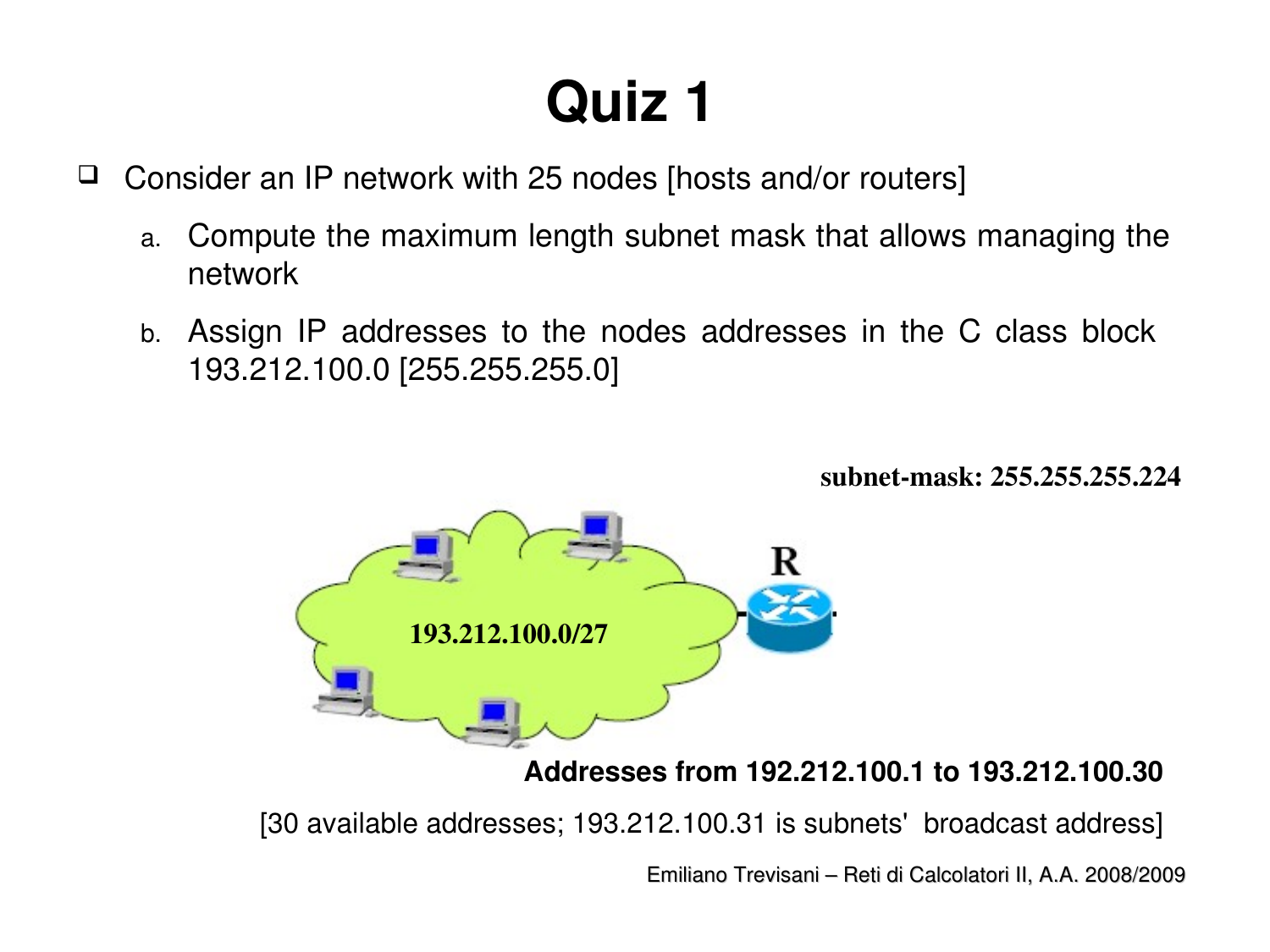#### **Quiz 2 1/3**

- $\Box$  Consider 2 IP subnetworks  $[A \in B]$  connected by router R.The overall number of hosts in the 2 subnets is 18.
	- Compute an allocation of hosts between A and B so as to minimize the overall number of unused IP addresses and provide the subnet masks corresponding to this partition
	- Assign IP addresses to single nodes using address in the class C block 193.200.10.0 [255.255.255.0] so that the address blocks assigned to the 2 subnets are contiguous

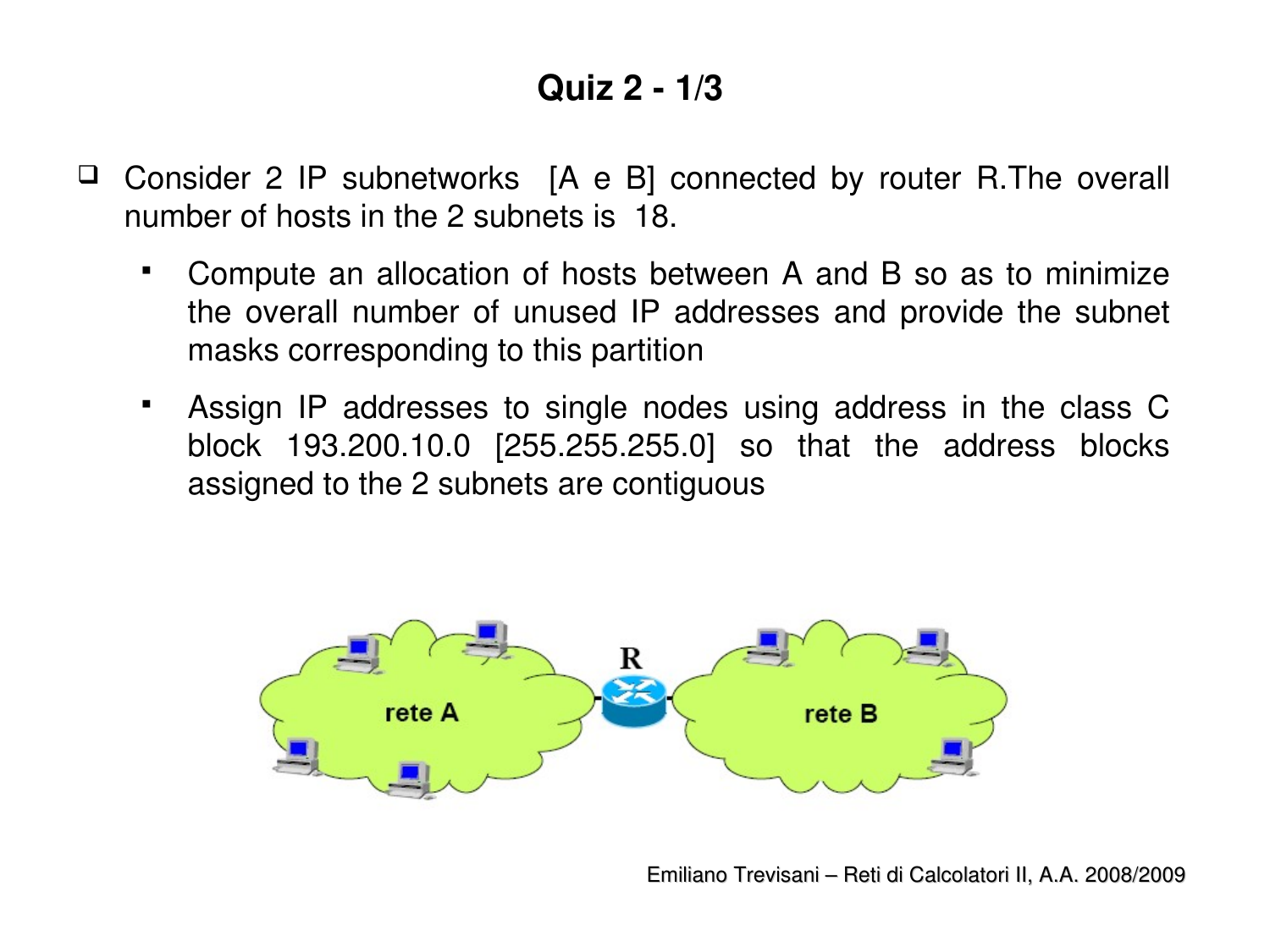| <b>Subnet A</b> | <b>Hosts A</b> | <b>Subnet B</b>          | <b>Hosts</b> | Unusable addresses |
|-----------------|----------------|--------------------------|--------------|--------------------|
| 255.255.255.224 | 18             | $\overline{\phantom{0}}$ |              | $30-18 = 12$       |
| 255.255.255.240 | 14             | 255.255.255.248          |              | $6 - 4 = 2$        |

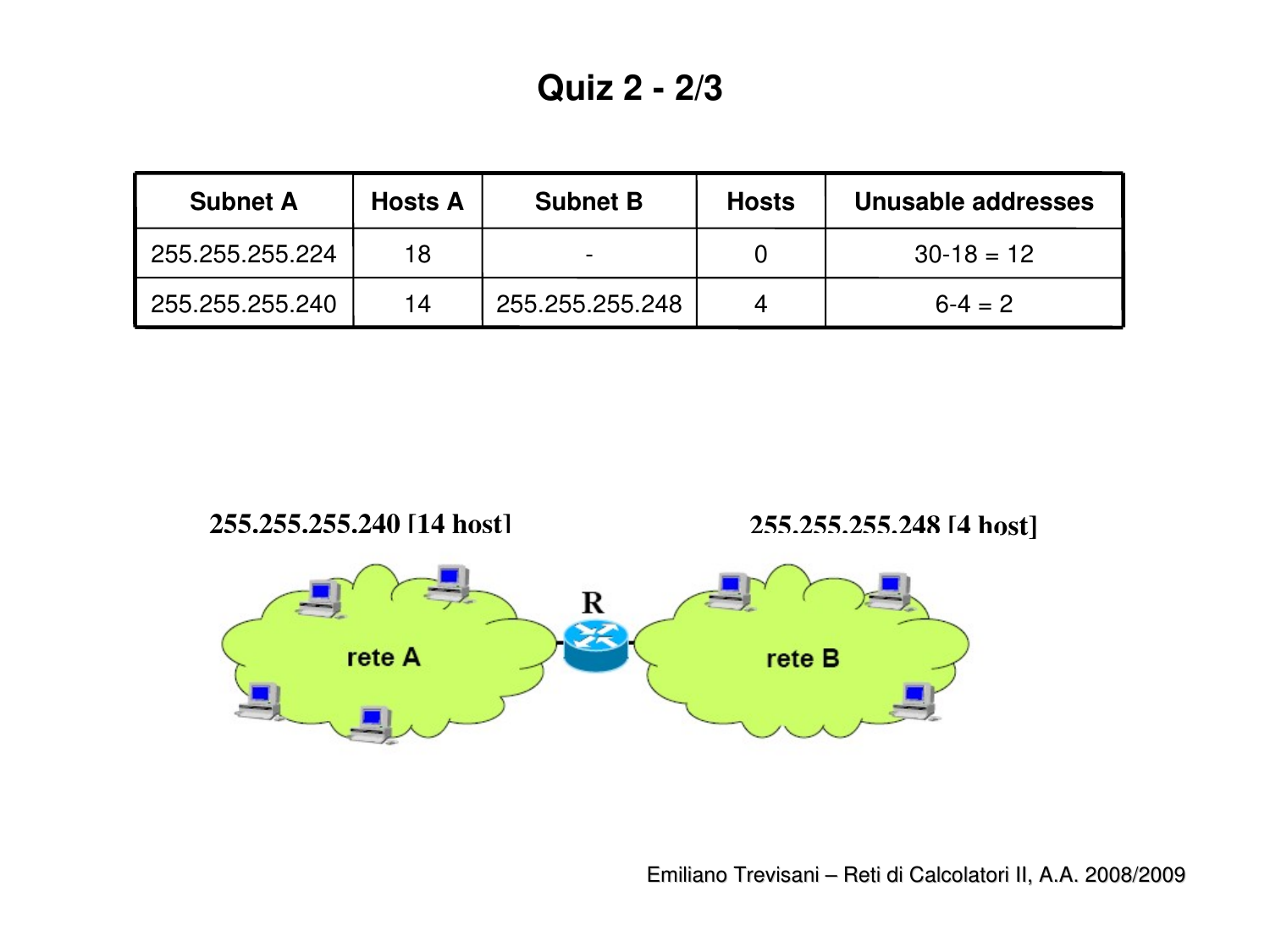**Quiz 2 3/3**

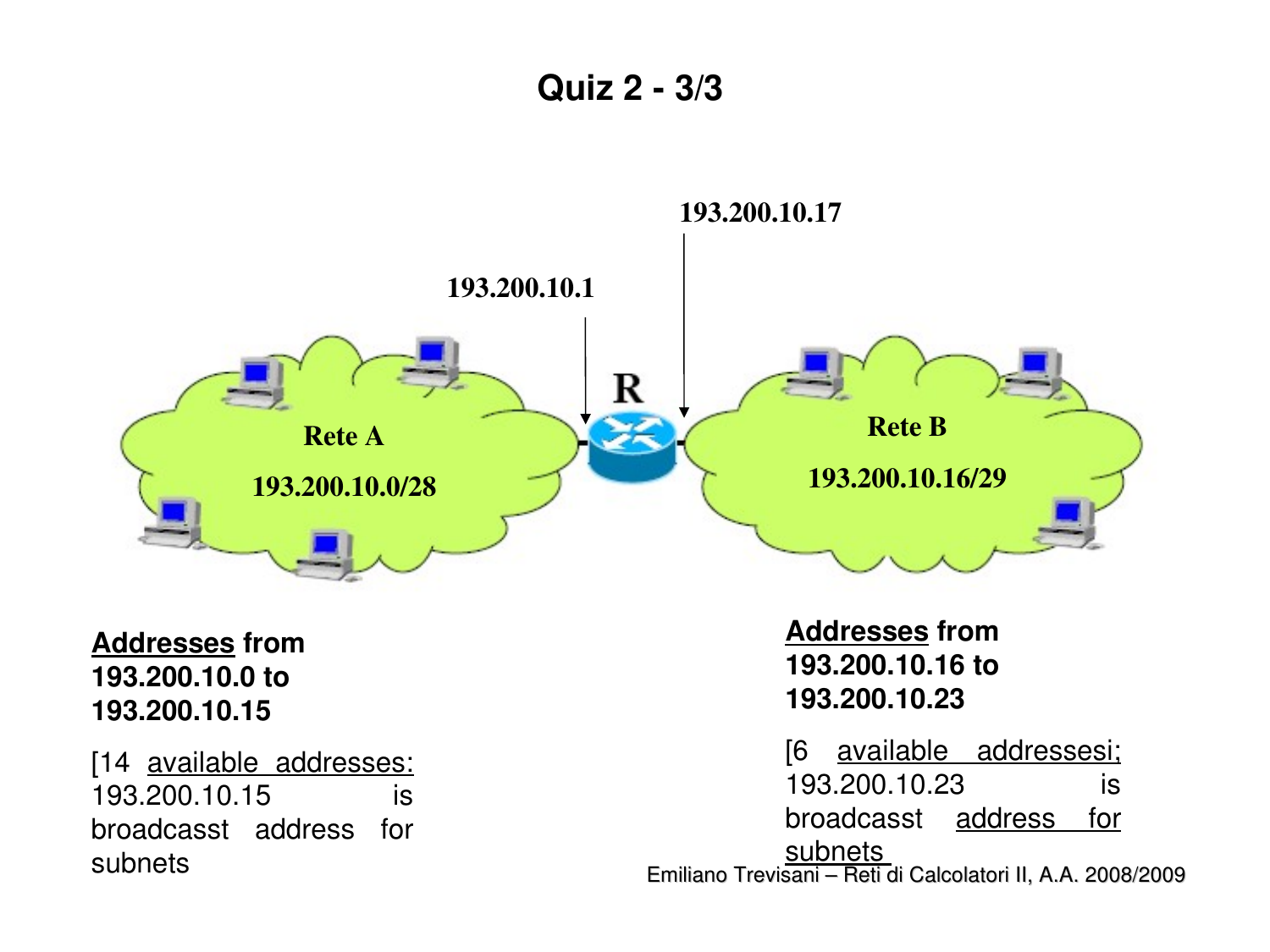#### **Quiz 3 – 1/2**

- $\Box$  Consider 2 IP subnetworks  $(A \in B)$  connected by a router R. Let the respective numbers of hosts be  $N_A=20$  and  $N_B = 15$ . The system administrator is assigned IP network address 193.200.10.0/24.
	- Assign addresses to hosts in the 2 subnets, using subnetting and ensuring that subnet masks of the same lengths are used for A and B

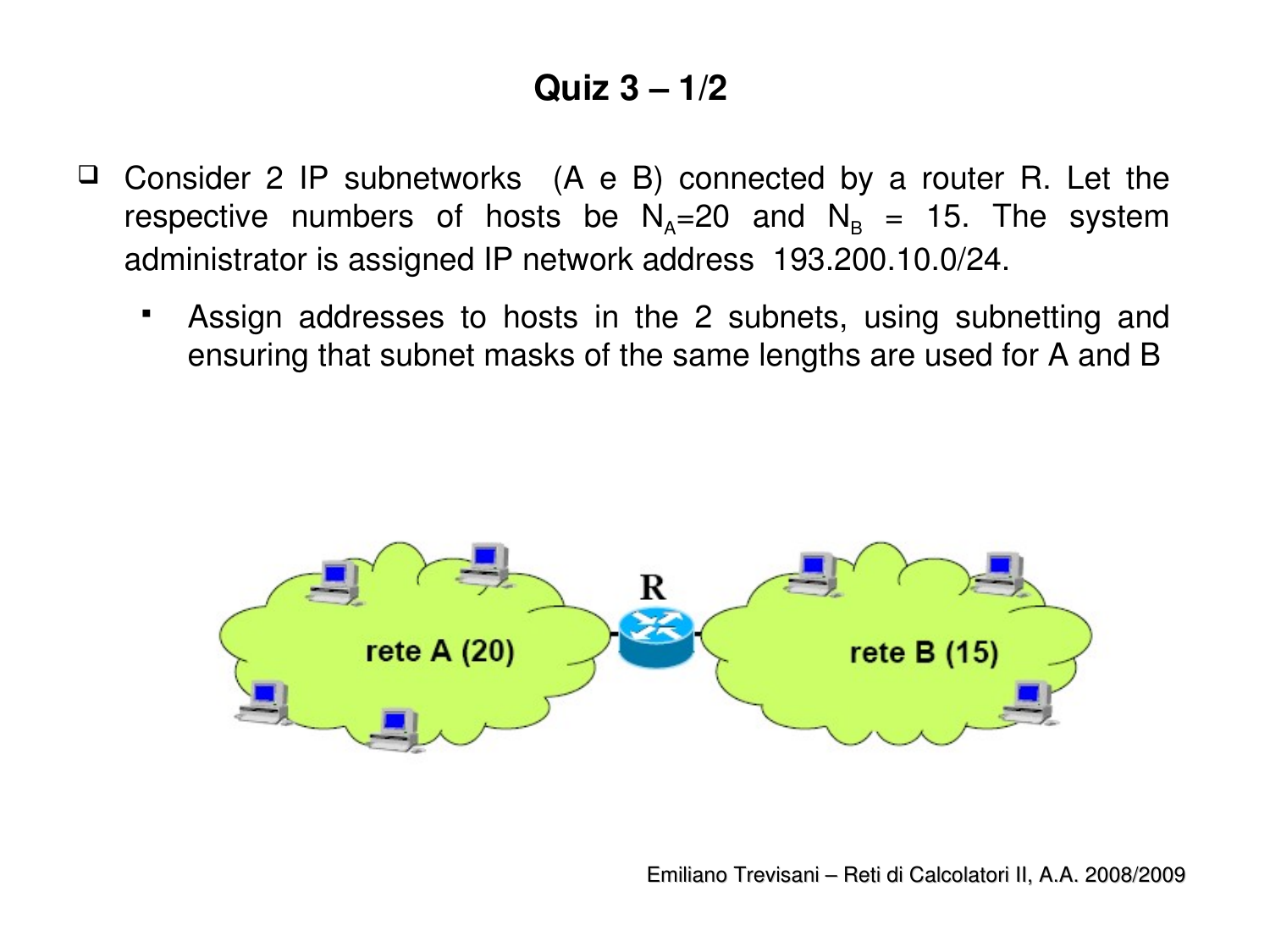**Quiz 3 – 2/2**

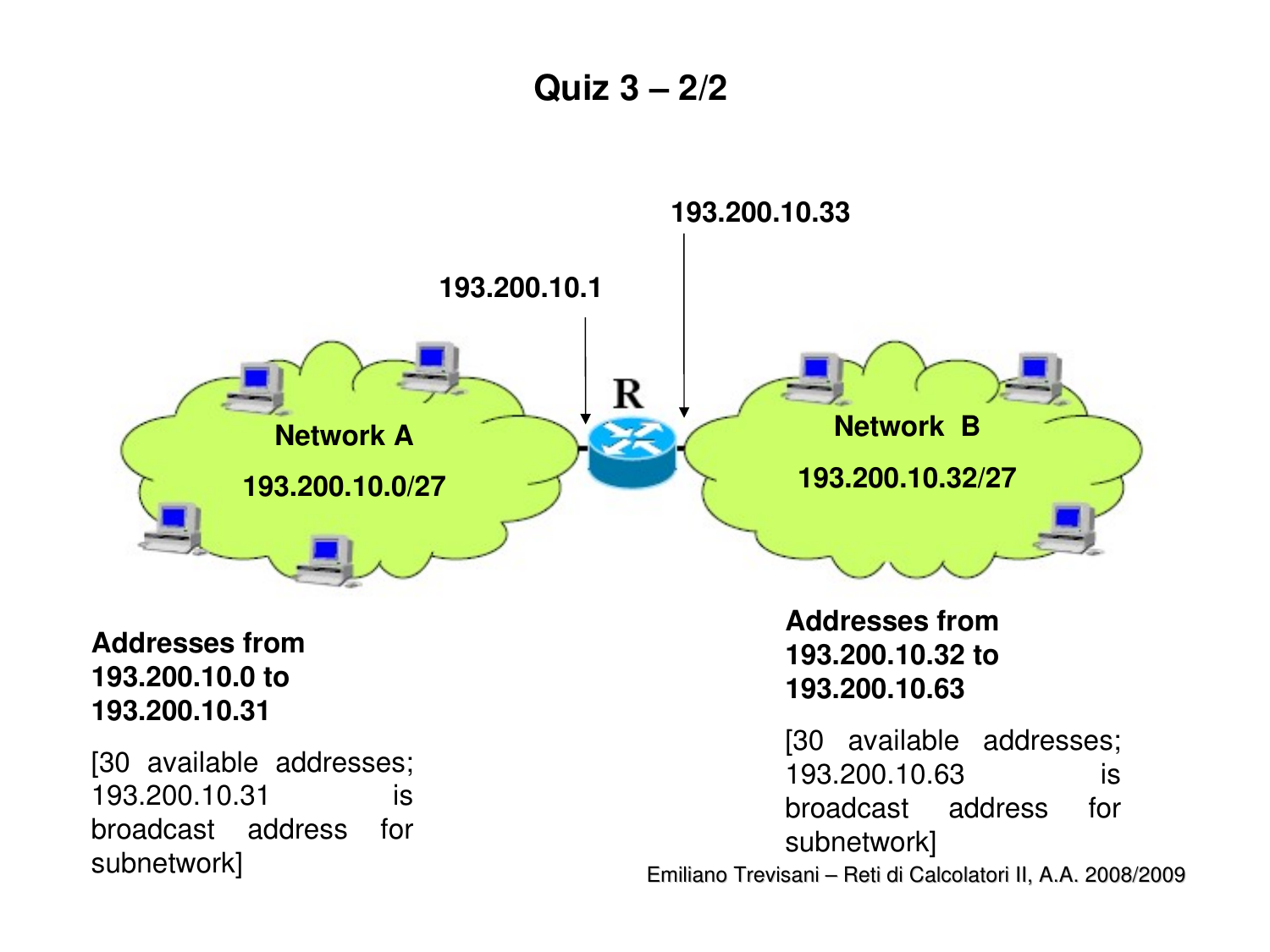#### **Quiz 4 1/2**

- $\Box$  Consider the following scenario (the number of hosts for every subnet is indicated in parentheses]. The system administrator is assigned network address 193.200.10.0/24.
	- Compute, for every subnet, network address and subnet mask, applying subnetting and using masks of the same length for all subnets



Emiliano Trevisani – Reti di Calcolatori II, A.A. 2008/2009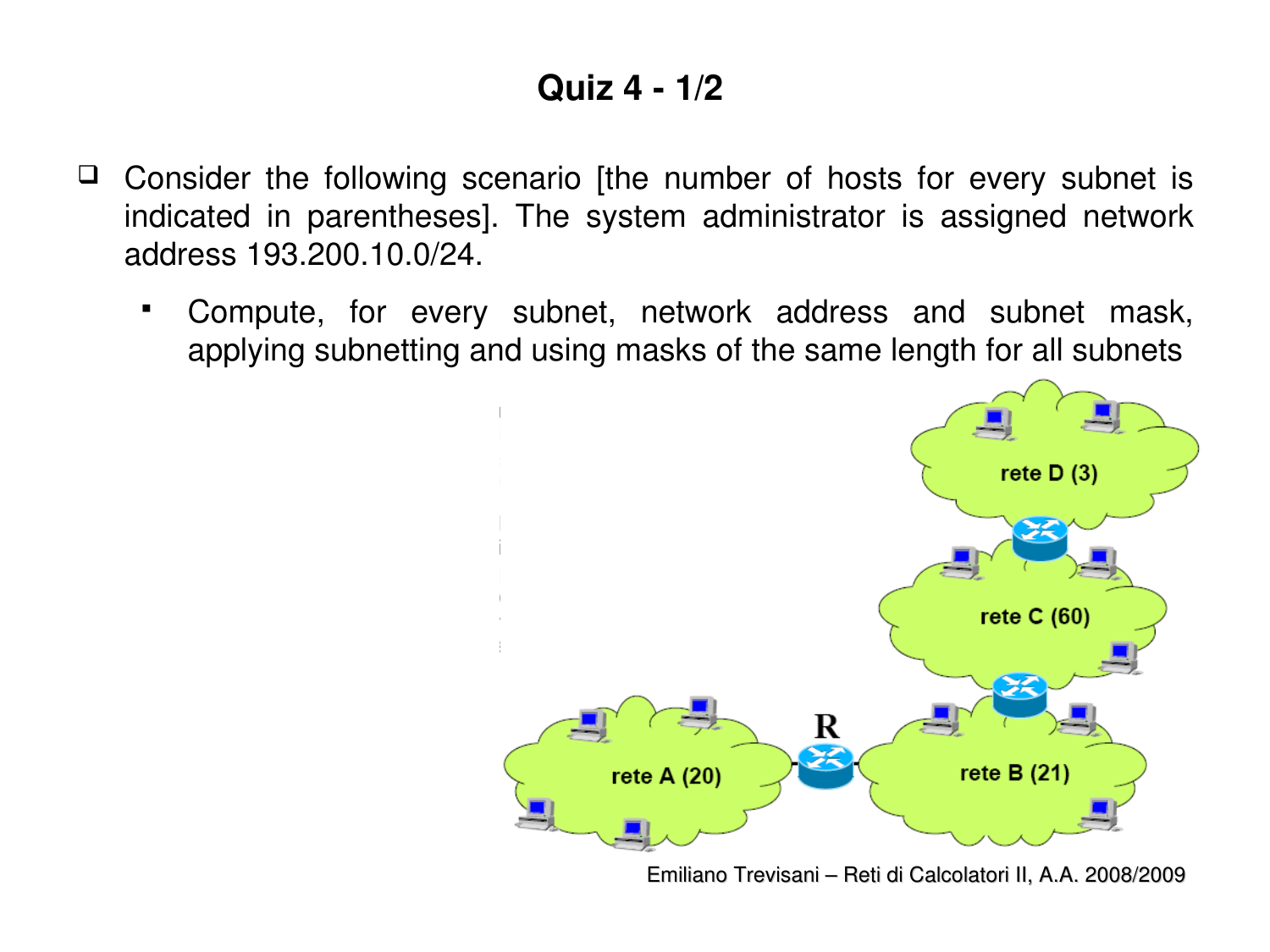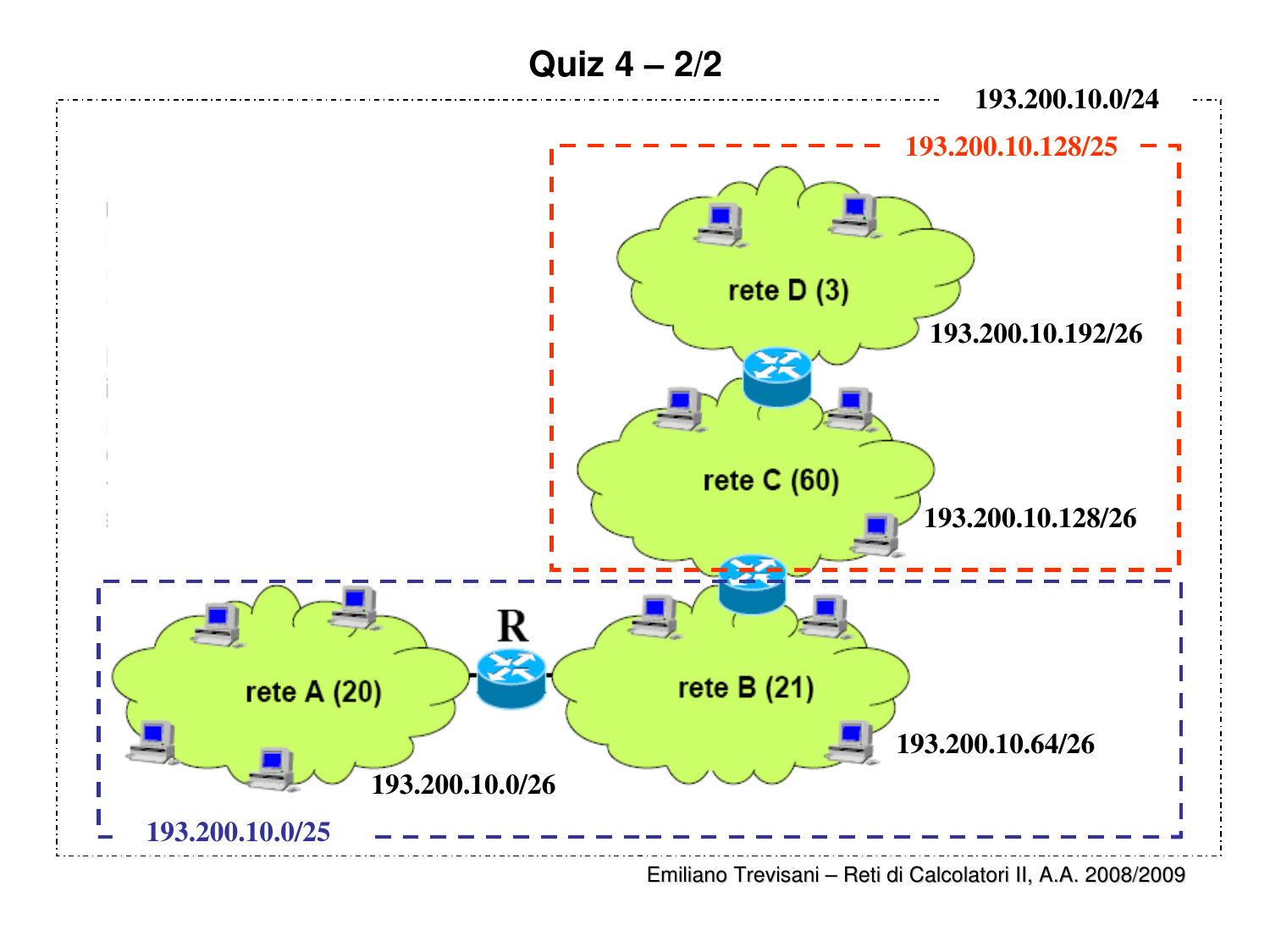#### **Quiz 5 1/2**

- $\Box$  Consider the following scenario (the number of hosts for every subnet is indicated in parentheses]. The system administrator is assigned network address 193.200.10.0/24.
	- Compute for every subnet, if possible, network address and subnet mask, applying subnetting and using masks of the same length for all subnets

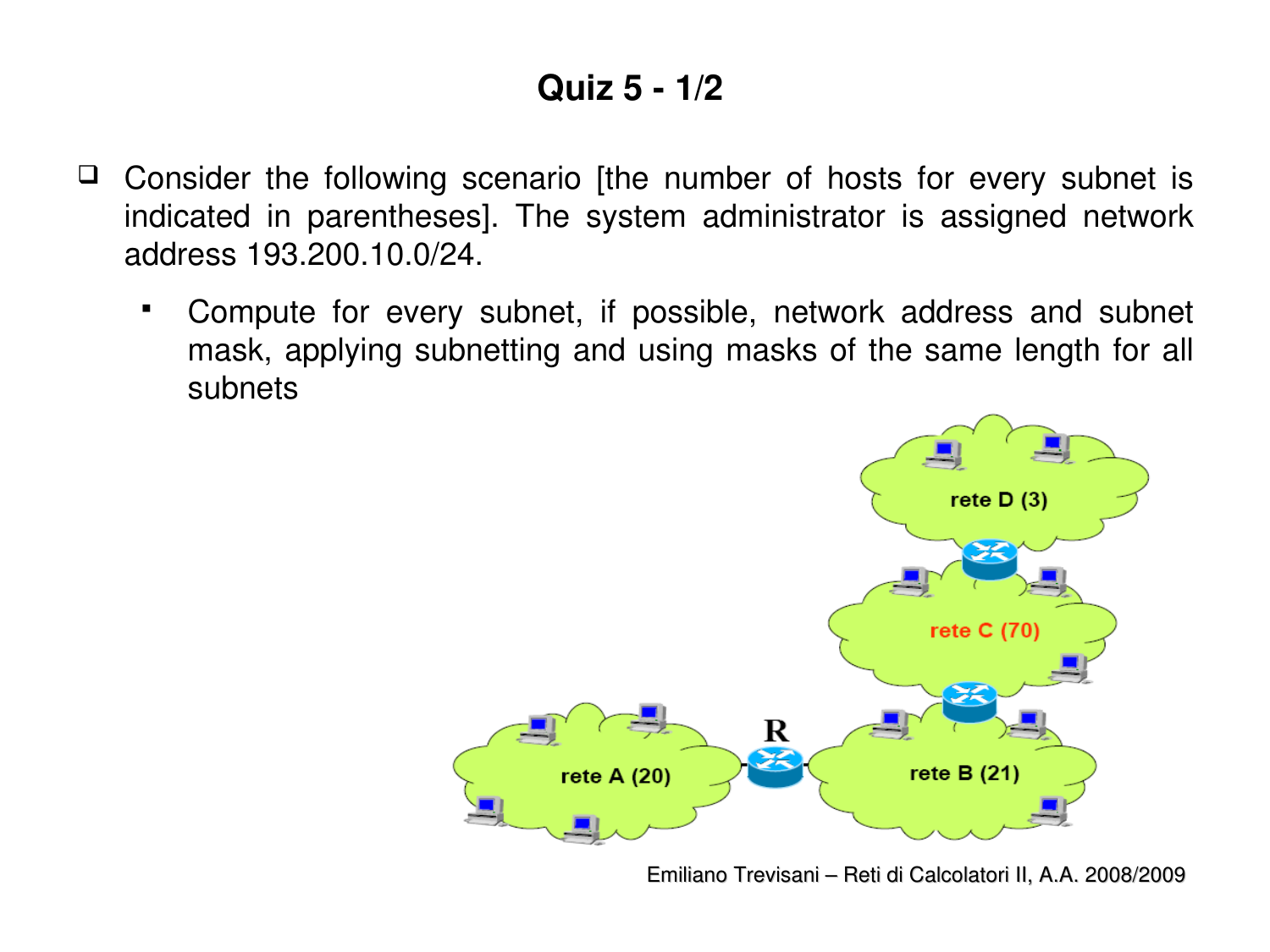#### **Quiz 5 2/2**

 $\Box$  Network C contains 70 hosts  $\rightarrow$  25 bit mask  $\rightarrow$  2<4 possible subnets  $\rightarrow$  no solution

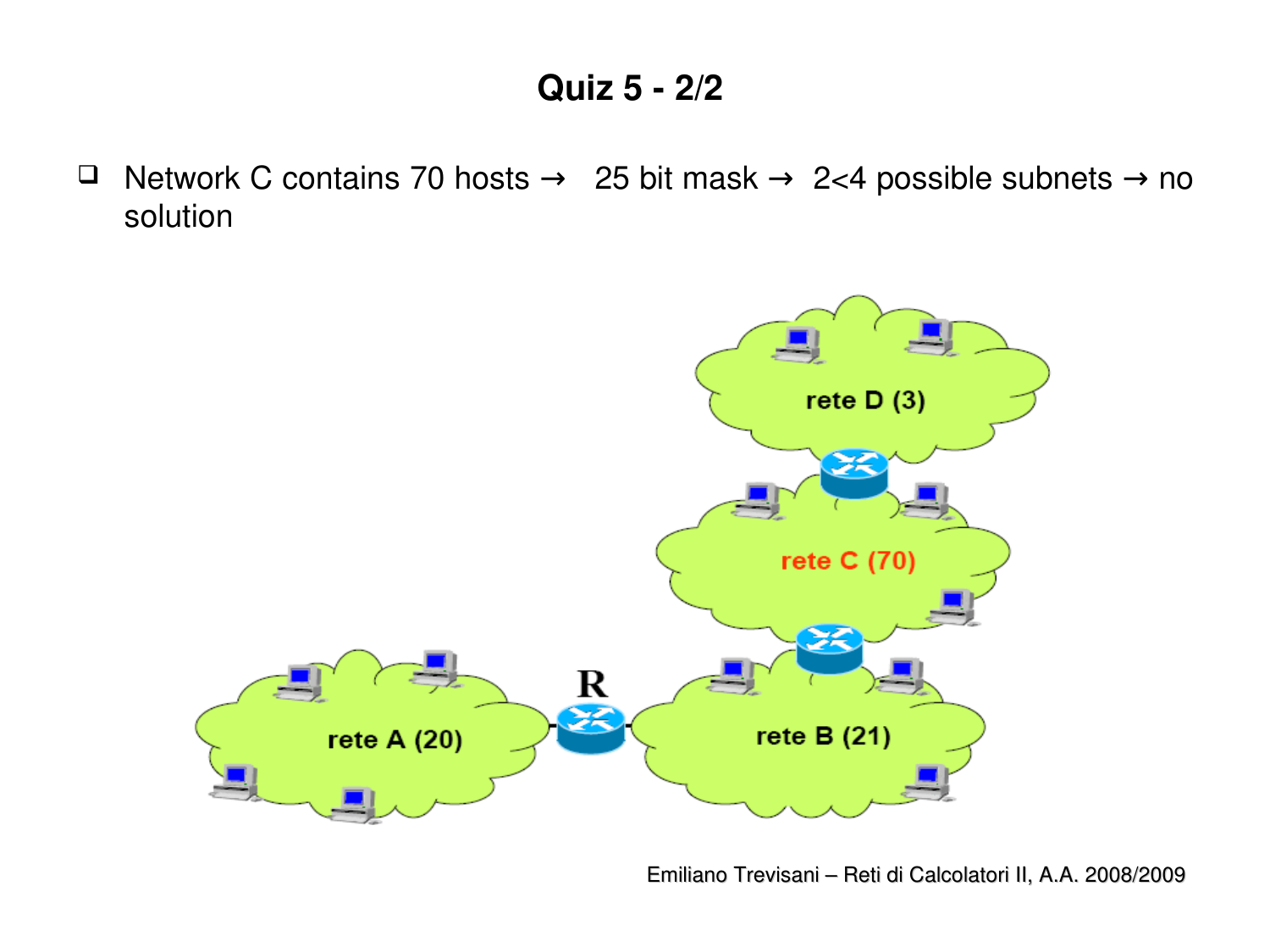#### Esercizio 6 - 1/2

- $\Box$  Consider the following scenario (the number of hosts for every subnet is indicated in parentheses]. The system administrator is assigned network address 193.200.10.0/24.
	- Compute, for every subnet, the network address and the subnet mask, applying subnetting and *possibly* using masks of*different* lengths for the subnets

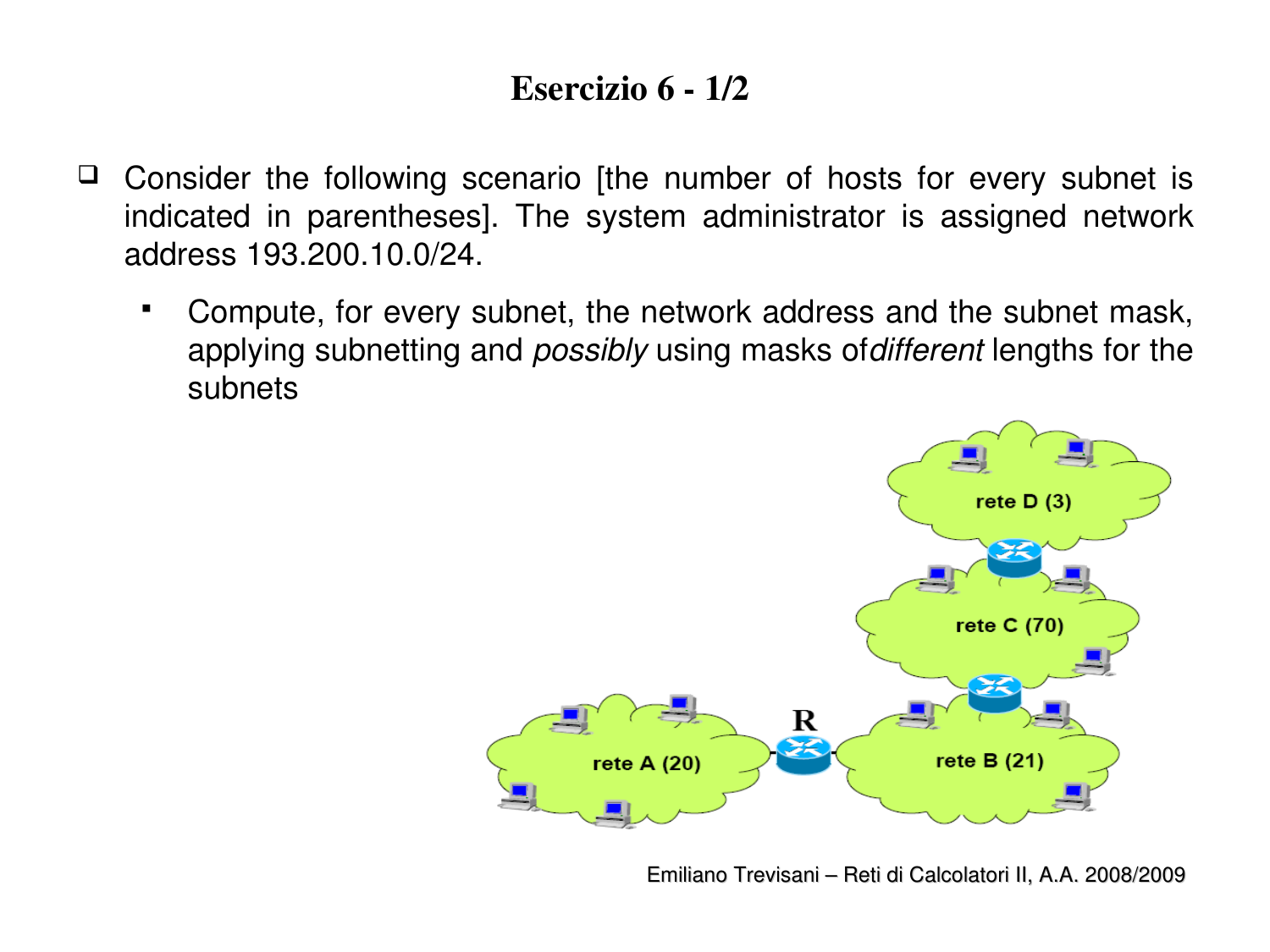

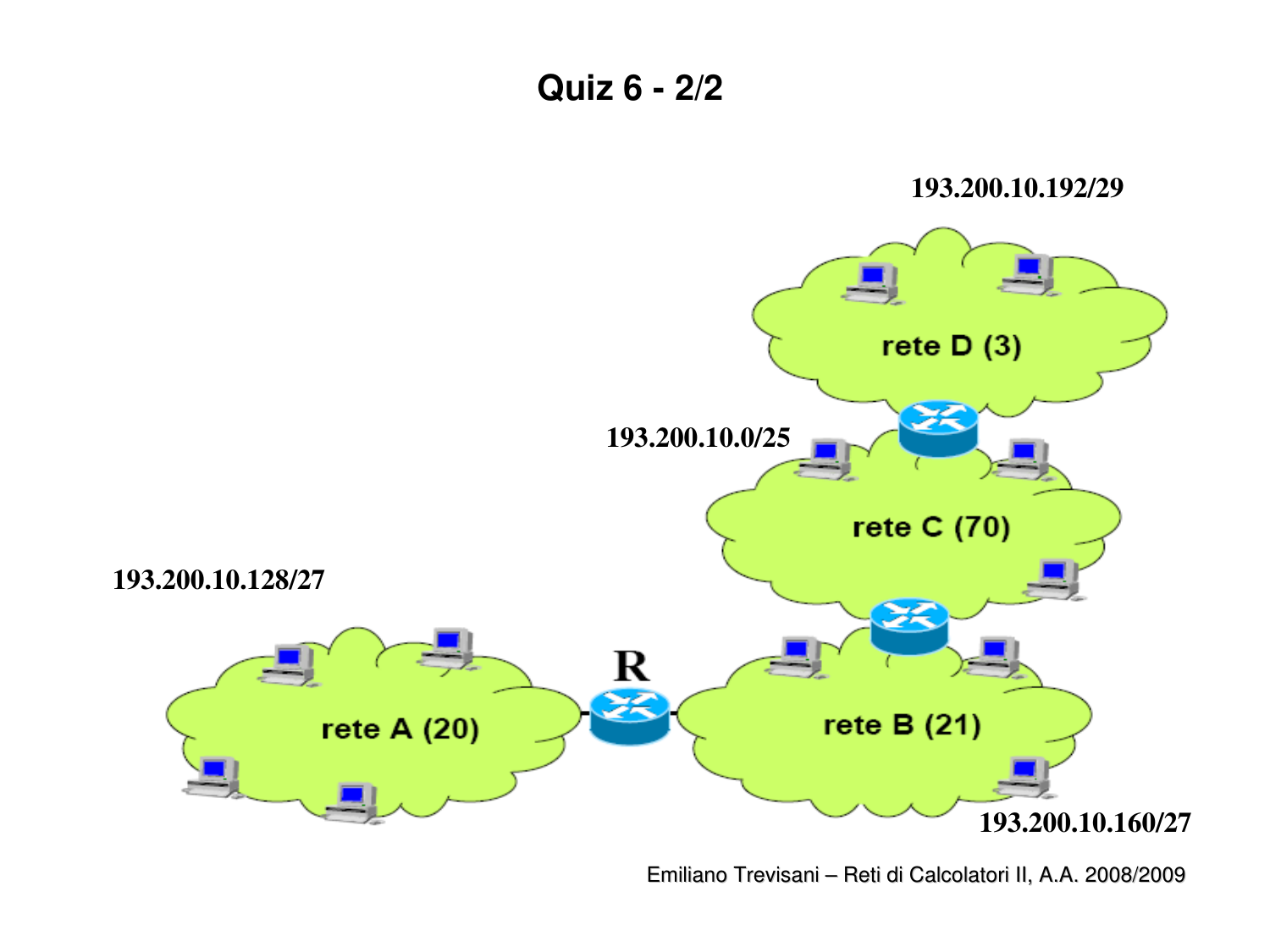#### **Quiz 7 1/2**

- $\Box$  Consider the following scenario (the number of hosts for every subnet is indicated in parentheses]. The system administrator is assigned network address 193.200.10.0/24.
	- Using subnetting determine, if possible, the network address and subnet mask of every subnet.

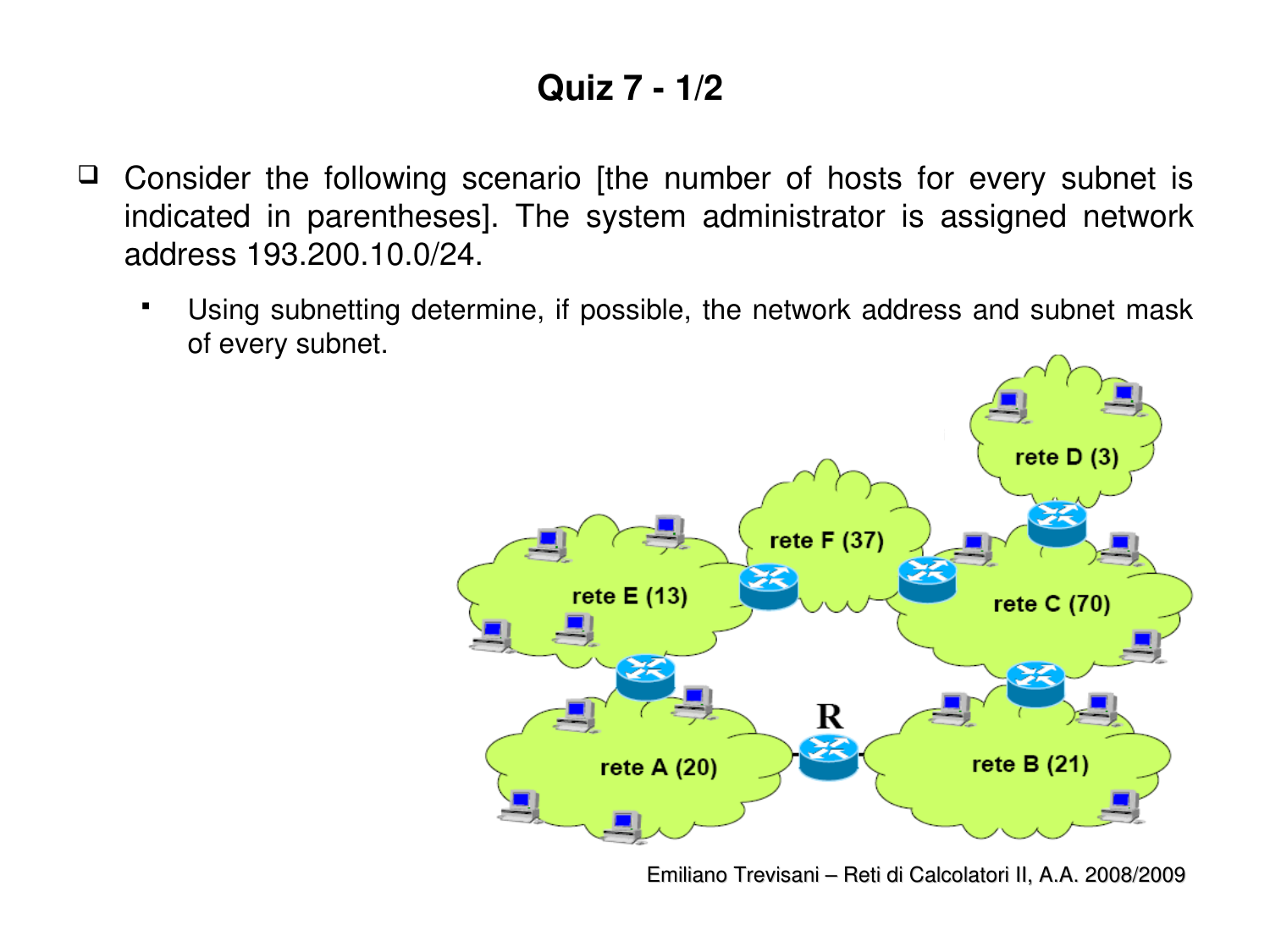#### **Quiz 7 2/2**

Available addresses [254] not sufficient no solution →

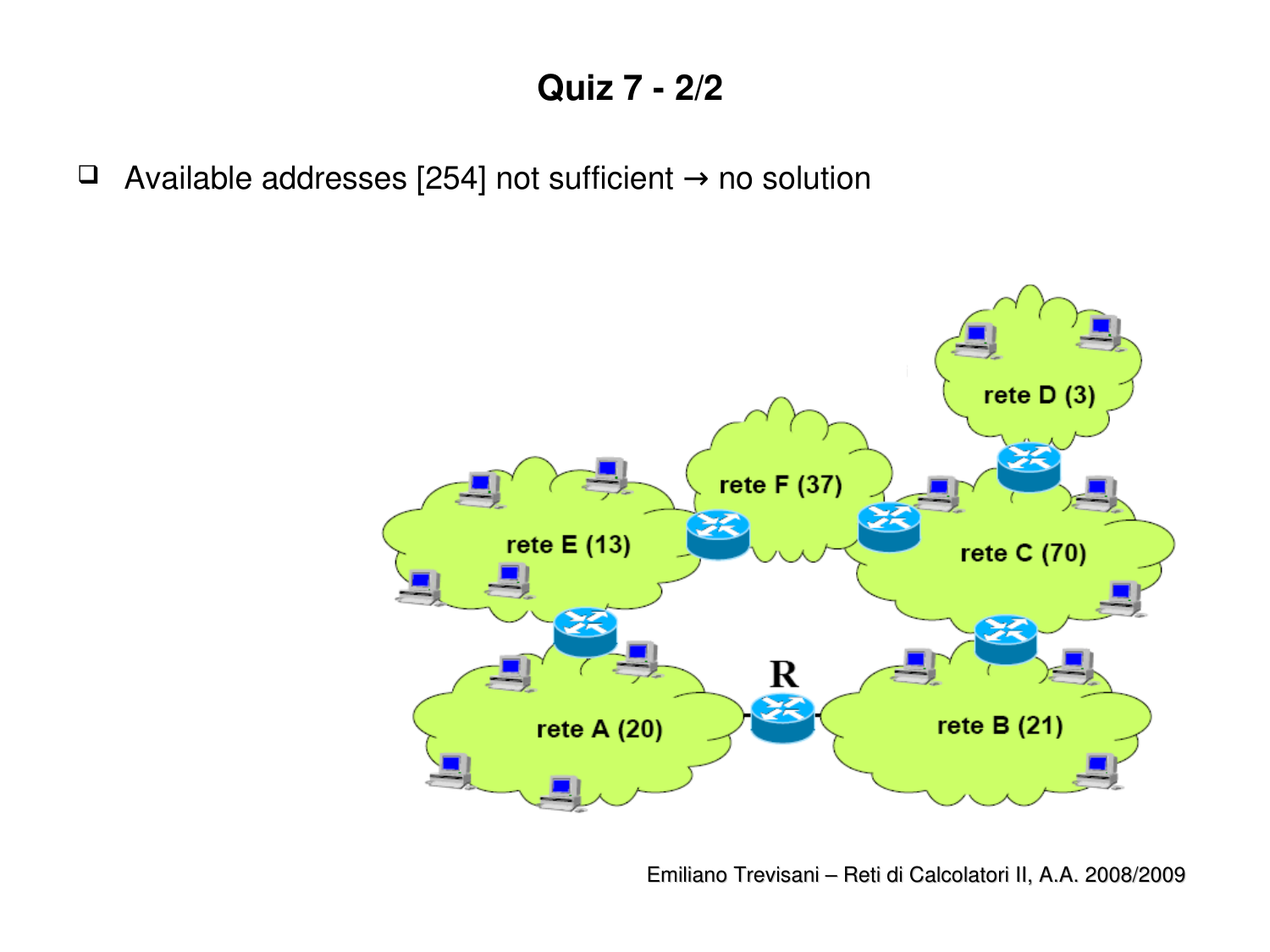### **Quiz 8 – 1/2**

- $\Box$  Consider the following scenario (the number of hosts for every subnet is indicated in parentheses]. The system administrator is assigned network address 193.200.10.0/24.
	- Using subnetting determine, if possible, the network address and subnet mask of every subnet.